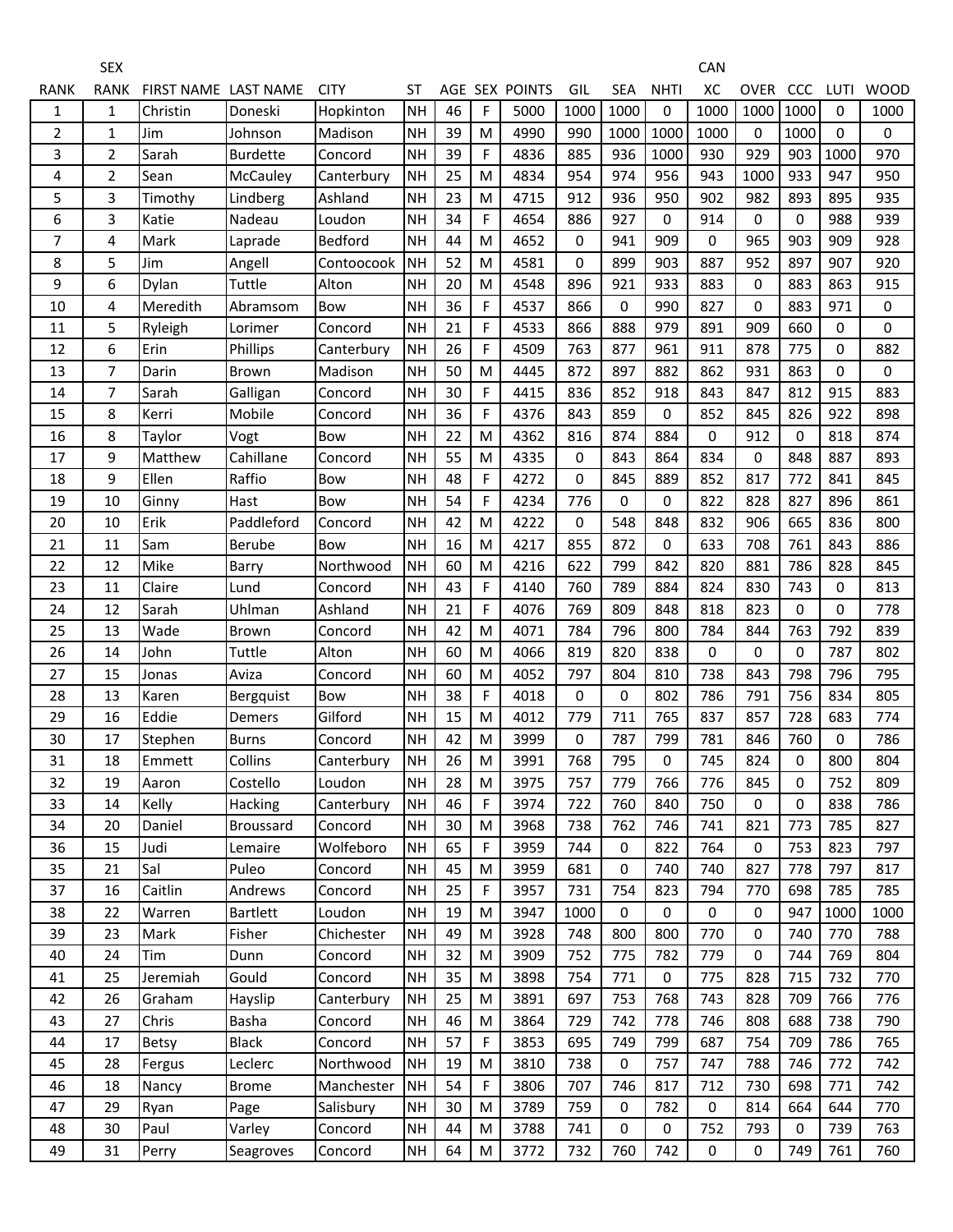| 50  | 32 | Christopher     | Cloutier                | Andover        | <b>NH</b> | 33 | M           | 3767 | 0   | 747 | 758 | 729         | 779         | 704         | 704      | 754 |
|-----|----|-----------------|-------------------------|----------------|-----------|----|-------------|------|-----|-----|-----|-------------|-------------|-------------|----------|-----|
| 51  | 19 | <b>Brenda</b>   | Coyle                   | Salem          | <b>NH</b> | 50 | F           | 3759 | 686 | 0   | 780 | 703         | 736         | 690         | 777      | 763 |
| 52  | 20 | Shannon         | Arndt                   | Concord        | <b>NH</b> | 43 | F           | 3751 | 701 | 714 | 800 | 0           | 719         | 660         | 760      | 758 |
| 53  | 21 | Minami          | Plude                   | Somersworth NH |           | 30 | F           | 3707 | 699 | 0   | 793 | 715         | 735         | $\mathbf 0$ | 745      | 719 |
| 54  | 33 | Luke            | Robichaud               | Canterbury     | <b>NH</b> | 24 | M           | 3673 | 670 | 720 | 744 | 717         | 774         | 678         | 0        | 718 |
| 55  | 22 | Julia           | Glisson                 | Merrimack      | <b>NH</b> | 21 | $\mathsf F$ | 3668 | 683 | 710 | 795 | 731         | 714         | 660         | 718      | 0   |
| 56  | 34 | Max             | Giles                   | Merrimack      | <b>NH</b> | 10 | M           | 3664 | 692 | 676 | 724 | 724         | 802         | 0           | 0        | 722 |
| 57  | 35 | Christopher     | Maloney                 | Concord        | <b>NH</b> | 28 | M           | 3652 | 654 | 744 | 737 | 688         | 779         | 0           | 704      | 0   |
| 58  | 36 | <b>Brian</b>    | Collins                 | Canterbury     | <b>NH</b> | 61 | M           | 3645 | 0   | 672 | 696 | 717         | 767         | $\Omega$    | 722      | 743 |
| 59  | 37 | Alex            | Noordergraaf Concord    |                | <b>NH</b> | 48 | M           | 3630 | 694 | 737 | 719 | 719         | 761         | 661         | 0        | 0   |
| 60  | 23 | Regina          | Flynn                   | Strafford      | <b>NH</b> | 50 | F           | 3629 | 0   | 711 | 763 | 707         | 720         | 0           | 603      | 728 |
| 61  | 24 | Katrina         | <b>Brow</b>             | Tilton         | <b>NH</b> | 49 | $\mathsf F$ | 3626 | 664 | 696 | 0   | 677         | 672         | 703         | 779      | 771 |
| 62  | 25 | Michelle        | Edwards                 | Chichester     | <b>NH</b> | 45 | F           | 3604 | 715 | 735 | 743 | $\mathbf 0$ | 698         | 647         | 713      | 688 |
| 63  | 26 | Elizabeth       | Costello                | Loudon         | <b>NH</b> | 28 | F           | 3592 | 659 | 710 | 761 | 631         | 686         | 0           | 715      | 720 |
| 64  | 38 | Stuart          | Siegler                 | Alton Bay      | <b>NH</b> | 56 | M           | 3584 | 643 | 677 | 721 | 695         | 0           | 666         | 733      | 758 |
| 65  | 39 | Scott           | Perry                   | Concord        | <b>NH</b> | 29 | M           | 3569 | 698 | 731 | 730 | 675         | 735         | $\mathbf 0$ | 646      | 663 |
| 66  | 27 | Margaret        | Tomas                   | Concord        | <b>NH</b> | 44 | F           | 3563 | 660 | 668 | 738 | 684         | 702         | 0           | 721      | 718 |
| 67  | 40 | Jamie           | Gillon                  | Pembroke       | <b>NH</b> | 38 | M           | 3561 | 657 | 707 | 720 | 0           | 717         | 689         | 0        | 728 |
| 68  | 41 | Michael         | Clark                   | Bow            | <b>NH</b> | 59 | M           | 3553 | 689 | 706 | 699 | 0           | 714         | 664         | 715      | 719 |
| 69  | 42 | Mark            | Kohls                   | Hooksett       | <b>NH</b> | 29 | M           | 3549 | 696 | 700 | 722 | 711         | 668         | 665         | 698      | 718 |
| 70  | 43 | Luke            | Berube                  | Bow            | <b>NH</b> | 14 | M           | 3534 | 662 | 618 | 0   | 661         | 755         | 544         | 741      | 715 |
| 71  | 28 | Rayya           | <b>Burns</b>            | Concord        | <b>NH</b> | 12 | F           | 3527 | 609 | 692 | 743 | 710         | 698         | 589         | 640      | 684 |
| 72  | 44 | Matt            | Dodge                   | Concord        | <b>NH</b> | 28 | M           | 3524 | 694 | 0   | 741 | 711         | $\mathbf 0$ | 679         | 699      | 0   |
| 73  | 45 | Kevin           | Oconnor                 | Concord        | <b>NH</b> | 47 | M           | 3519 | 0   | 0   | 681 | 686         | 732         | 677         | 703      | 717 |
| 74  | 29 | Michelle        | Groleau                 | Gilford        | <b>NH</b> | 36 | $\mathsf F$ | 3500 | 0   | 685 | 698 | 661         | 661         | 652         | 717      | 739 |
| 75  | 30 | Allison         | Pash                    | Concord        | <b>NH</b> | 24 | F           | 3499 | 0   | 688 | 754 | 0           | 681         | 620         | 695      | 681 |
| 76  | 46 | Kevin           | Mudgett                 | Pembroke       | <b>NH</b> | 52 | M           | 3495 | 0   | 646 | 684 | 686         | 729         | 680         | 699      | 697 |
| 77  | 31 | Patti           | Bernier                 | Sanbornton     | <b>NH</b> | 52 | F           | 3488 | 646 | 665 | 717 | 659         | 683         | $\mathbf 0$ | 726      | 697 |
| 78  | 32 | <b>Brigid</b>   | McNamee                 | Concord        | <b>NH</b> | 56 | F           | 3478 | 0   | 692 | 744 | 643         | 687         | 638         | 0        | 712 |
| 79  | 33 | Amy             | Schmitz-Mich Manchester |                | <b>NH</b> | 43 | F           | 3475 | 654 | 684 | 739 | 639         | 681         | 654         | 692      | 679 |
| 80  | 47 | Timothy         | Chrysostom              | Canterbury     | <b>NH</b> | 50 | M           | 3467 | 667 | 706 | 0   | 606         | 727         | 661         | 651      | 706 |
| 81  | 48 | Andrew          | Bengtson                | Concord        | <b>NH</b> | 41 | M           | 3466 | 834 | 866 | 864 | 0           | 902         | 0           | 0        | 0   |
| 82  | 34 | Jane            | Palangas                | Weare          | <b>NH</b> | 51 | F           | 3437 | 608 | 686 | 726 | 626         | 675         | 540         | 685      | 665 |
| 83  | 35 | Stacy           | Giles                   | Merrimack      | <b>NH</b> | 42 | F           | 3430 | 656 | 683 | 749 | 673         | 669         | $\Omega$    | $\Omega$ | 637 |
| 85  | 36 | Marilyn         | Nylen                   | Webster        | <b>NH</b> | 49 | F           | 3429 | 659 | 661 | 709 | 666         | 666         | 629         | 702      | 686 |
| 84  | 49 | Rowan           | Arndt                   | Concord        | <b>NH</b> | 9  | M           | 3429 | 671 | 663 | 674 | 0           | 722         | 577         | 639      | 699 |
| 86  | 37 | Deborah         | <b>Burns</b>            | Concord        | <b>NH</b> | 47 | $\mathsf F$ | 3419 | 0   | 658 | 700 | 664         | 666         | 628         | 706      | 683 |
| 87  | 38 | Regan           | Coyle                   | Salem          | <b>NH</b> | 20 | F           | 3415 | 661 | 0   | 746 | 636         | 658         | 610         | 683      | 667 |
| 88  | 50 | Micah           | <b>Burdette</b>         | Concord        | <b>NH</b> | 10 | M           | 3408 | 653 | 653 | 670 | 650         | 720         | 636         | 638      | 712 |
| 89  | 51 | D.J.            | <b>Burdette</b>         | Concord        | <b>NH</b> | 39 | M           | 3408 | 653 | 653 | 670 | $\mathbf 0$ | 720         | 637         | 638      | 712 |
| 90  | 39 | Miranda         | Hardister               | Concord        | <b>NH</b> | 42 | $\mathsf F$ | 3378 | 602 | 669 | 748 | 652         | 656         | $\mathbf 0$ | 0        | 653 |
| 91  | 52 | Chris           | Hanson                  | Deerfield      | <b>NH</b> | 33 | M           | 3345 | 643 | 681 | 0   | 609         | 713         | 622         | 0        | 686 |
| 92  | 53 | Brandyn         | Lewis                   | Canterbury     | <b>NH</b> | 45 | M           | 3322 | 487 | 750 | 549 | 735         | 783         | 505         | 0        | 0   |
| 93  | 40 | <b>Brittany</b> | Lamoureux               | Nashua         | <b>NH</b> | 18 | F           | 3317 | 615 | 0   | 768 | 642         | 623         | 407         | 603      | 669 |
| 94  | 41 | Stacy           | Nealon                  | Alton          | <b>NH</b> | 31 | F           | 3302 | 618 | 0   | 703 | 651         | 676         | 0           | 621      | 651 |
| 95  | 42 | Rachel          | Lakin                   | Munsonville    | <b>NH</b> | 52 | $\mathsf F$ | 3294 | 605 | 654 | 704 | 618         | 639         | 576         | 657      | 640 |
| 96  | 43 | Maureen         | Dunn                    | Concord        | <b>NH</b> | 41 | F           | 3273 | 590 | 668 | 685 | $\mathbf 0$ | 668         | 580         | 662      | 0   |
| 97  | 44 | Shana           | Lafortune               | Manchester     | <b>NH</b> | 37 | F           | 3254 | 599 | 666 | 705 | 591         | 639         | 645         | 0        | 0   |
| 98  | 45 | Michele         | <b>Bartlett</b>         | Loudon         | <b>NH</b> | 55 | F           | 3253 | 634 | 652 | 669 | 637         | 643         | 645         | 0        | 644 |
| 99  | 54 | Rick            | Cibotti                 | Concord        | <b>NH</b> | 62 | M           | 3245 | 578 | 0   | 633 | 595         | 674         | 644         | 645      | 649 |
| 100 | 46 | Michelle        | Lewis                   | Canterbury     | <b>NH</b> | 42 | F           | 3238 | 598 | 655 | 672 | 0           | 641         | 611         | 659      | 0   |
|     |    |                 |                         |                |           |    |             |      |     |     |     |             |             |             |          |     |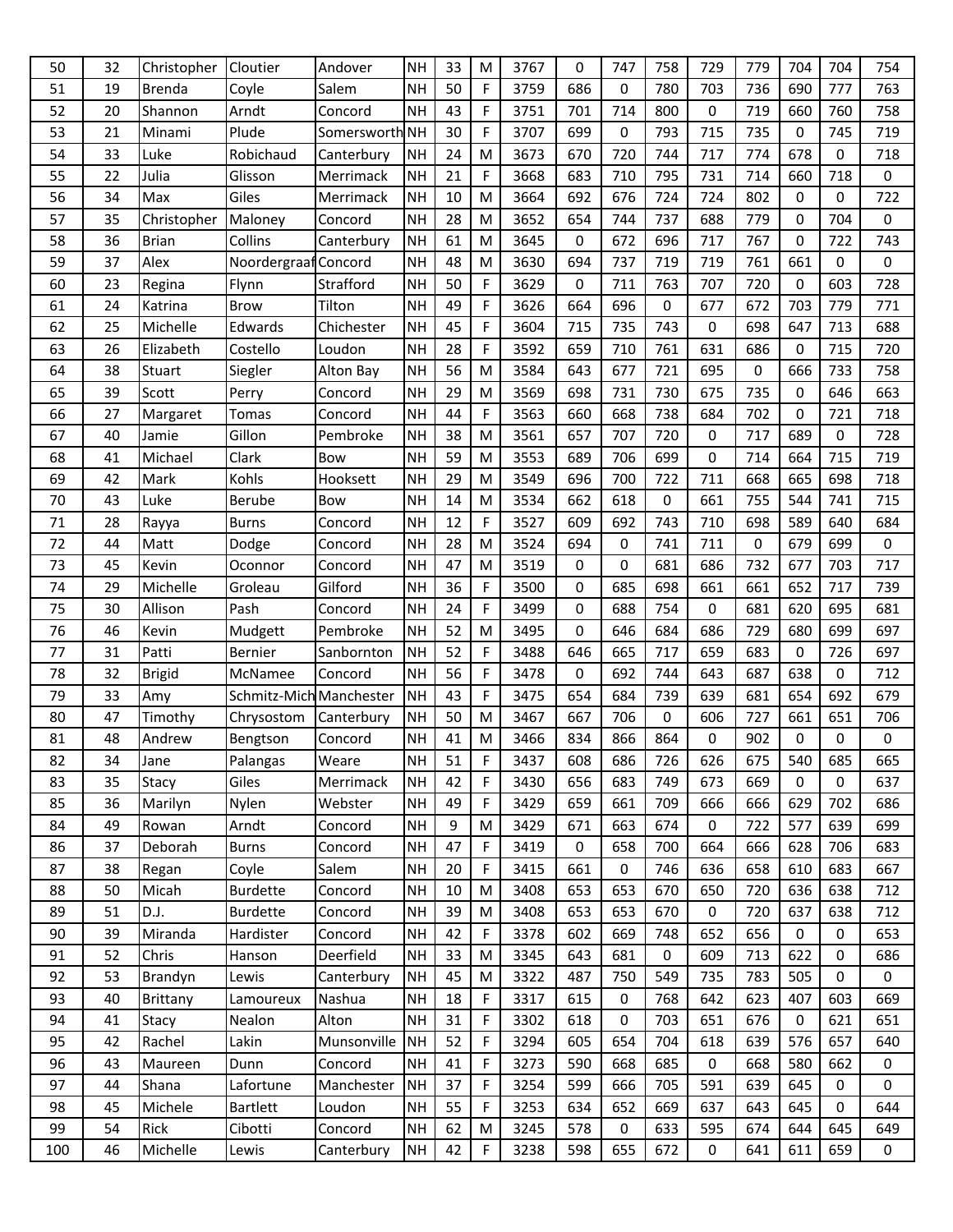| 101 | 55 | Chuck           | Bourgault               | Bow                       | <b>NH</b> | 56 | M           | 3237 | 603         | 631         | 0   | 627         | 698 | 632 | 0           | 649         |
|-----|----|-----------------|-------------------------|---------------------------|-----------|----|-------------|------|-------------|-------------|-----|-------------|-----|-----|-------------|-------------|
| 102 | 56 | Marvin          | Hill                    | Nottingham                | <b>NH</b> | 70 | M           | 3236 | 595         | 645         | 0   | 609         | 686 | 621 | 642         | 642         |
| 103 | 47 | <b>Brooke</b>   | McLain                  | Concord                   | <b>NH</b> | 28 | F           | 3227 | 614         | 605         | 648 | 630         | 368 | 571 | 672         | 663         |
| 104 | 57 | Richard         | <b>Berube</b>           | Bow                       | <b>NH</b> | 53 | M           | 3213 | 613         | 604         | 0   | 633         | 708 | 544 | 620         | 639         |
| 105 | 48 | Jane            | Landry                  | Concord                   | <b>NH</b> | 58 | F           | 3209 | 668         | 698         | 0   | $\mathbf 0$ | 633 | 590 | 620         | $\pmb{0}$   |
| 106 | 49 | Katie           | Hosmer                  | Concord                   | <b>NH</b> | 47 | F           | 3188 | 642         | 656         | 0   | 479         | 634 | 0   | 620         | 636         |
| 107 | 50 | Hope            | Jordan                  | Canterbury                | <b>NH</b> | 51 | F           | 3182 | 609         | 0           | 685 | 613         | 564 | 617 | 0           | 658         |
| 108 | 58 | Roger           | Beauchamp               | Manchester                | <b>NH</b> | 52 | M           | 3159 | 596         | 611         | 615 | 613         | 672 | 616 | 614         | 642         |
| 109 | 51 | Bianca          | Acebron Pecd Bennington |                           | <b>NH</b> | 24 | F           | 3158 | 550         | 621         | 664 | 0           | 619 | 568 | 619         | 635         |
| 110 | 59 | Zachary         | Lund                    | Concord                   | <b>NH</b> | 10 | M           | 3154 | 619         | 576         | 588 | 663         | 593 | 627 | $\mathbf 0$ | 652         |
| 111 | 60 | <b>Brewster</b> | <b>Bartlett</b>         | Loudon                    | <b>NH</b> | 68 | M           | 3150 | 612         | 629         | 625 | 596         | 660 | 588 | 622         | 614         |
| 112 | 52 | Cathy           | Menard                  | Concord                   | <b>NH</b> | 56 | F           | 3099 | 585         | 633         | 0   | 615         | 612 | 0   | 502         | 654         |
| 113 | 61 | Tom             | Raffio                  | Bow                       | <b>NH</b> | 60 | M           | 3086 | 0           | 575         | 631 | 574         | 648 | 572 | 611         | 621         |
| 114 | 53 | Dawn            | <b>Brackett</b>         | Manchester                | <b>NH</b> | 49 | F           | 3085 | 580         | 566         | 617 | 0           | 606 | 575 | 642         | 640         |
| 115 | 62 | Paul            | Levin                   | Nottingham                | <b>NH</b> | 49 | M           | 3081 | 571         | 572         | 635 | 616         | 687 | 0   | 431         | 552         |
| 116 | 54 | Trisha          | Flanagan                | Winthrop                  | MA        | 53 | F           | 3055 | 544         | 566         | 629 | 550         | 608 | 532 | 617         | 635         |
| 117 | 63 | Michael         | Poirier                 | Concord                   | <b>NH</b> | 26 | M           | 3004 | 556         | 0           | 572 | 0           | 634 | 562 | 606         | 630         |
| 118 | 55 | Heather         | Taylor                  | Penacook                  | <b>NH</b> | 39 | $\mathsf F$ | 2993 | 567         | 569         | 610 | 584         | 588 | 529 | 609         | 602         |
| 119 | 64 | Sam             | Paiton                  | Hooksett                  | <b>NH</b> | 45 | M           | 2986 | 572         | 609         | 599 | 0           | 632 | 536 | 0           | 574         |
| 120 | 56 | Melissa         | Hopf                    | Manchester                | <b>NH</b> | 36 | F           | 2984 | 564         | 591         | 626 | 0           | 569 | 577 | $\mathbf 0$ | 621         |
| 121 | 65 | Scott           | Smith                   | New Boston                | <b>NH</b> | 52 | M           | 2981 | 0           | 604         | 598 | 556         | 637 | 548 | 568         | 574         |
| 122 | 66 | Jonathan        | Powell                  | Sanbornton                | <b>NH</b> | 67 | M           | 2973 | 577         | 579         | 563 | 583         | 629 | 575 | 579         | 603         |
| 123 | 57 | Meredith        |                         | Gagnon-Dubd New Hampto NH |           | 28 | F           | 2967 | 543         | 0           | 629 | 564         | 0   | 569 | 621         | 584         |
| 124 | 67 | Isaac           | Horn                    | Nashua                    | <b>NH</b> | 35 | M           | 2953 | 512         | 588         | 589 | 541         | 636 | 561 | 563         | 577         |
| 125 | 58 | Robin           | Davis                   | Epsom                     | <b>NH</b> | 48 | F           | 2952 | 580         | 566         | 592 | 583         | 542 | 531 | 611         | 586         |
| 126 | 68 | John            | Jordan                  | Canterbury                | <b>NH</b> | 52 | M           | 2945 | 563         | 0           | 598 | 564         | 635 | 530 | 559         | 585         |
| 127 | 59 | Joanne          | Welch                   | Pembroke                  | <b>NH</b> | 61 | $\mathsf F$ | 2924 | $\pmb{0}$   | 585         | 616 | 559         | 557 | 0   | 0           | 607         |
| 128 | 69 | Sean            | Coyle                   | Salem                     | <b>NH</b> | 53 | M           | 2917 | 601         | 0           | 0   | 387         | 476 | 583 | 621         | 636         |
| 129 | 60 | Codie           | Chevalier               | Loudon                    | <b>NH</b> | 38 | F           | 2904 | 434         | 627         | 0   | 538         | 563 | 0   | 596         | 580         |
| 130 | 61 | Genevieve       | Van Beaver              | Concord                   | <b>NH</b> | 49 | F           | 2894 | 522         | 558         | 593 | 547         | 543 | 531 | 610         | 586         |
| 131 | 62 | Emma            | <b>Burbank</b>          | Concord                   | <b>NH</b> | 13 | F           | 2894 | 556         | 567         | 610 | 0           | 568 | 0   | 575         | 574         |
| 132 | 63 | Jacqueline      | Lavorgna                | Ashland                   | <b>NH</b> | 26 | F           | 2890 | 540         | 572         | 0   | 542         | 581 | 0   | 601         | 594         |
| 133 | 70 | Thom            | Flynn                   | Strafford                 | NH        | 65 | M           | 2883 | 0           | 567         | 559 | 566         | 629 | 0   | 389         | 562         |
| 134 | 64 | Lisa            | <b>Bowers</b>           | Concord                   | <b>NH</b> | 42 | F           | 2882 | 434         | 591         | 0   | 539         | 570 | 0   | 600         | 582         |
| 135 | 71 | <b>Brian</b>    | Auger                   | Manchester                | NH        | 36 | M           | 2879 | 0           | 593         | 0   | 533         | 622 | 553 | 550         | 561         |
| 136 | 65 | Mary            | Kaplan                  | Franklin                  | <b>NH</b> | 56 | F           | 2869 | 518         | $\pmb{0}$   | 603 | 563         | 571 | 553 | 579         | $\pmb{0}$   |
| 137 | 66 | Stephanie       | Levin                   | Nottingham                | <b>NH</b> | 45 | F           | 2864 | 548         | 565         | 616 | 556         | 563 | 0   | 526         | 564         |
| 138 | 72 | Bryan           | Payne                   | Alton                     | <b>NH</b> | 30 | M           | 2861 | 0           | 535         | 579 | 562         | 624 | 0   | 523         | 561         |
| 139 | 67 | Sarah           | Hebert                  | Pembroke                  | <b>NH</b> | 35 | F           | 2849 | 556         | 575         | 425 | 0           | 561 | 525 | 582         | 575         |
| 140 | 68 | Michelle        | Smith                   | New Boston                | NH        | 53 | F           | 2844 | $\mathbf 0$ | 526         | 602 | 530         | 531 | 505 | 590         | 591         |
| 141 | 73 | Zach            | McCormic                | Keene                     | <b>NH</b> | 31 | M           | 2815 | 514         | 536         | 538 | 541         | 607 | 451 | 517         | 593         |
| 142 | 74 | Philippe        | Vaillancourt            | Manchester                | NH        | 25 | M           | 2814 | 513         | 532         | 604 | 539         | 626 | 0   | 0           | 366         |
| 143 | 69 | Diane           | Nugent                  | Concord                   | <b>NH</b> | 61 | F           | 2802 | 527         | 537         | 447 | 368         | 546 | 545 | 600         | 574         |
| 144 | 75 | David           | Roberge                 | Hopkinton                 | <b>NH</b> | 55 | M           | 2778 | 542         | 0           | 597 | 535         | 562 | 0   | 336         | 542         |
| 145 | 76 | Michael         | Auger                   | Hooksett                  | <b>NH</b> | 45 | M           | 2755 | 0           | 578         | 601 | 510         | 0   | 507 | 537         | 529         |
| 146 | 70 | Shawna          | Bedard                  | Concord                   | <b>NH</b> | 36 | F           | 2712 | 589         | $\mathbf 0$ | 756 | 0           | 709 | 658 | 0           | $\mathbf 0$ |
| 147 | 71 | Sarah           | Valle                   | Concord                   | <b>NH</b> | 33 | F           | 2700 | 0           | 629         | 0   | 707         | 722 | 642 | $\mathbf 0$ | $\mathbf 0$ |
| 148 | 72 | Monique         | Berube                  | Bow                       | <b>NH</b> | 46 | F           | 2689 | 500         | 532         | 0   | 520         | 551 | 463 | 556         | 530         |
| 149 | 73 | Jill            | Larivee                 | Londonderry               | NH        | 41 | F           | 2682 | 492         | 0           | 575 | 494         | 502 | 477 | 563         | 548         |
| 150 | 74 | Lynne           | Avery                   | Bow                       | <b>NH</b> | 54 | F           | 2632 | 443         | 527         | 601 | 530         | 531 | 0   | 331         | 388         |
| 151 | 75 | Amaris          | Beal                    | Goffstown                 | <b>NH</b> | 39 | F           | 2626 | 433         | 347         | 541 | 409         | 0   | 573 | 670         | 0           |
|     |    |                 |                         |                           |           |    |             |      |             |             |     |             |     |     |             |             |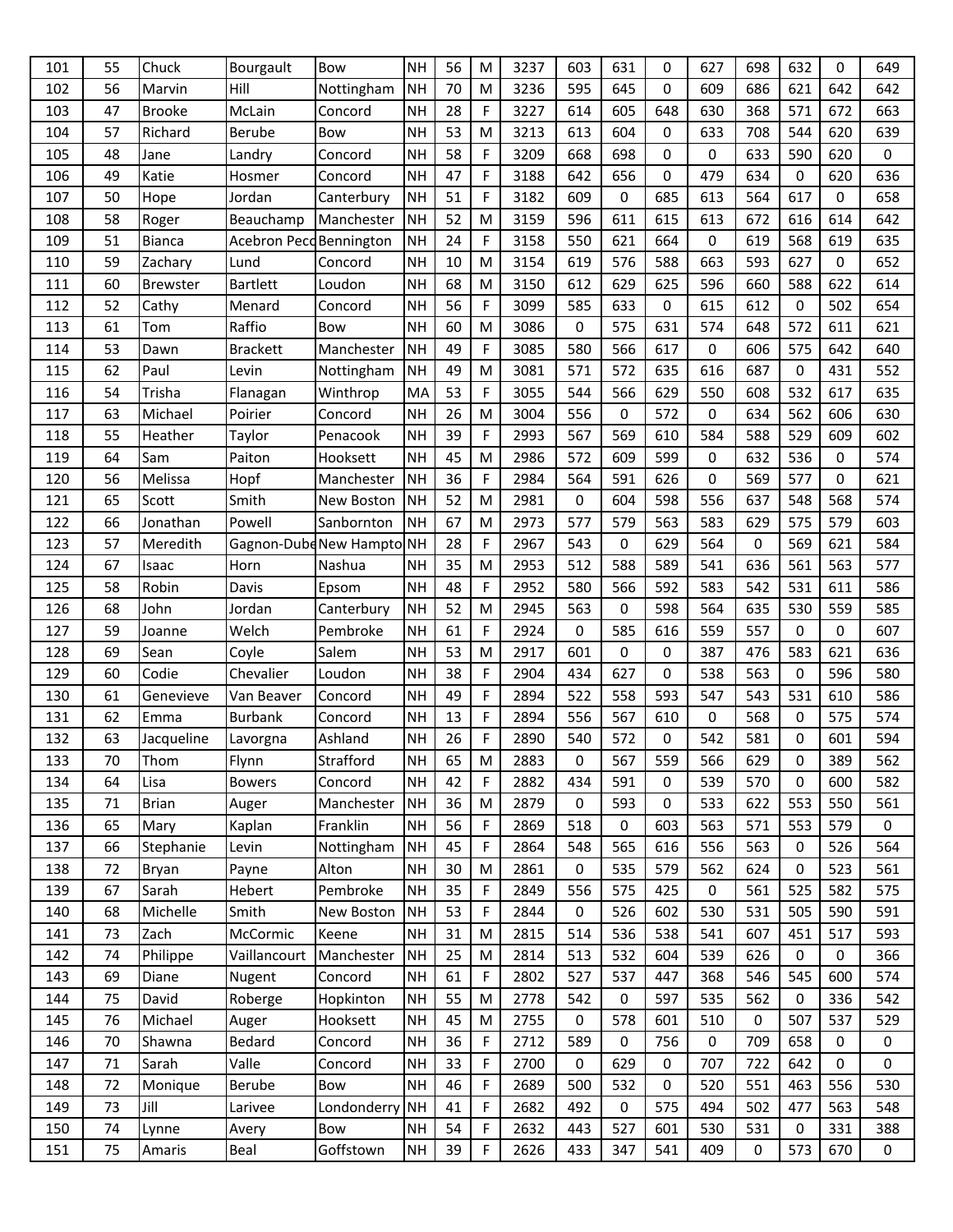| 152 | 77  | Ben         | Berube         | Bow         | <b>NH</b> | 12     | M           | 2607 | 460 | 512 | 0           | 440       | 585         | 416         | 507         | 543      |
|-----|-----|-------------|----------------|-------------|-----------|--------|-------------|------|-----|-----|-------------|-----------|-------------|-------------|-------------|----------|
| 153 | 76  | Emily       | Horn           | Nashua      | <b>NH</b> | 33     | $\mathsf F$ | 2592 | 462 | 467 | 718         | 0         | 433         | 512         | 0           | 358      |
| 154 | 78  | Baidyn      | Lewis          | Canterbury  | <b>NH</b> | $11\,$ | M           | 2590 | 494 | 545 | 539         | 0         | 530         | 0           | 425         | 482      |
| 155 | 77  | Kathleen    | Beltrami       | Pittsfield  | <b>NH</b> | 57     | F           | 2578 | 0   | 508 | 525         | 497       | 479         | 487         | 526         | 522      |
| 156 | 79  | Doug        | Coulters       | Manchester  | <b>NH</b> | 30     | M           | 2570 | 611 | 670 | 708         | 0         | 0           | 581         | 0           | 0        |
| 157 | 78  | Sarah       | Newsky         | Concord     | <b>NH</b> | 28     | F           | 2563 | 536 | 0   | 388         | 559       | 565         | 515         | 0           | 0        |
| 158 | 79  | Joanne      | Robichaud      | Londonderry | <b>NH</b> | 50     | F           | 2536 | 521 | 534 | 419         | 489       | 501         | 491         | 0           | 0        |
| 159 | 80  | Jennifer    | Prospere       | Canterbury  | <b>NH</b> | 31     | F           | 2522 | 0   | 507 | 538         | 549       | 425         | 503         | 0           | 0        |
| 160 | 80  | Jonathan    | Nugent         | Concord     | <b>NH</b> | 59     | M           | 2509 | 469 | 484 | 502         | 311       | 517         | 469         | 510         | 496      |
| 161 | 81  | Johane      | Telgener       | Concord     | <b>NH</b> | 58     | $\mathsf F$ | 2508 | 428 | 526 | $\mathbf 0$ | 575       | 592         | 0           | 331         | 387      |
| 162 | 81  | Michael     | Lafortune      | Manchester  | <b>NH</b> | 40     | M           | 2503 | 454 | 471 | 477         | 500       | 490         | 565         | 0           | 0        |
| 164 | 82  | Deb         | Puleo          | Concord     | <b>NH</b> | 46     | F           | 2491 | 477 | 0   | $\mathbf 0$ | 463       | 460         | 477         | 539         | 535      |
| 163 | 82  | Adam        | Gerhard        | Newmarket   | <b>NH</b> | 40     | M           | 2491 | 495 | 525 | 494         | 358       | 471         | 441         | 499         | 478      |
| 165 | 83  | Steven      | Linatsas       | Nashua      | <b>NH</b> | 56     | M           | 2473 | 489 | 0   | 485         | 475       | 529         | 482         | 0           | 488      |
| 166 | 83  | Taylor      | Gailliot       | Concord     | <b>NH</b> | 24     | F           | 2457 | 0   | 505 | $\mathbf 0$ | 472       | 494         | 469         | 494         | 492      |
| 167 | 84  | Isabella    | Lewis          | Canterbury  | <b>NH</b> | 12     | F           | 2454 | 463 | 487 | 517         | 516       | 0           | 437         | 471         | 0        |
| 168 | 84  | Noah        | Lowe           | Strafford   | <b>NH</b> | 10     | M           | 2436 | 0   | 0   | 516         | 494       | 512         | 404         | 419         | 495      |
| 169 | 85  | Donna       | Clark          | Bow         | <b>NH</b> | 55     | $\mathsf F$ | 2429 | 439 | 457 | $\mathbf 0$ | 481       | 501         | 0           | 490         | 500      |
| 170 | 85  | Jack        | Blanchette     | Bow         | <b>NH</b> | 62     | M           | 2378 | 442 | 444 | 443         | 0         | 478         | 449         | 562         | 445      |
| 171 | 86  | Christine   | Dembitzky      | Tilton      | <b>NH</b> | 50     | F           | 2343 | 402 | 450 | 496         | 455       | 464         | 0           | 0           | 478      |
| 172 | 87  | Jessica     | Lemear         | Manchester  | <b>NH</b> | 22     | $\mathsf F$ | 2331 | 431 | 477 | 463         | 500       | 460         | $\Omega$    | 0           | 430      |
| 173 | 86  | Andrew      | Lowe           | Strafford   | <b>NH</b> | 49     | M           | 2313 | 0   | 0   | 473         | 465       | 499         | 405         | 418         | 458      |
| 174 | 88  | Lisa        | Moriarty       | Manchester  | <b>NH</b> | 29     | $\mathsf F$ | 2311 | 521 | 391 | 419         | 489       | 368         | 491         | 0           | 0        |
| 175 | 87  | Steven      | Oliver         | Belmont     | <b>NH</b> | 59     | M           | 2290 | 475 | 475 | 382         | $\pmb{0}$ | 489         | 0           | 0           | 469      |
| 176 | 89  | Leigh Ellen | Watt           | Bow         | <b>NH</b> | 50     | F           | 2251 | 0   | 529 | 0           | 0         | 560         | 548         | 614         | 0        |
| 177 | 88  | Joe         | Di Mattina     | Hooksett    | <b>NH</b> | 69     | M           | 2228 | 0   | 0   | 0           | 529       | 584         | 534         | 581         | 0        |
| 178 | 90  | Johanna     | Currier        | Meredith    | <b>NH</b> | 31     | $\mathsf F$ | 2194 | 0   | 429 | 440         | 0         | 430         | 415         | 450         | 445      |
| 179 | 91  | Haley       | Legare         | Manchester  | <b>NH</b> | 23     | F           | 2064 | 513 | 518 | 566         | 0         | 0           | 467         | 0           | 0        |
| 180 | 92  | Zoe         | Kaplan         | Franklin    | <b>NH</b> | 17     | F           | 2055 | 662 | 0   | 757         | 0         | 0           | 0           | 636         | 0        |
| 181 | 93  | Barbara     | Roberge        | Hopkinton   | <b>NH</b> | 46     | F           | 1974 | 360 | 0   | 373         | 383       | 375         | 0           | 410         | 433      |
| 182 | 89  | Frank       | Davis          | Pembroke    | <b>NH</b> | 79     | M           | 1930 | 380 | 367 | 392         | 0         | 408         | 0           | 358         | 383      |
| 183 | 94  | Abigail     | Hayward        | Laconia     | <b>NH</b> | 9      | F           | 1838 | 587 | 625 | 0           | 0         | 0           | 0           | 0           | 626      |
| 184 | 90  | Armand      | Auger          | Manchester  | NH        | 69     | M           | 1789 | 384 | 280 | 314         | 322       | 363         | 346         | 356         | 340      |
| 185 | 91  | Stephen     | <b>Beal Sr</b> | Goffstown   | <b>NH</b> | 49     | M           | 1766 | 341 | 275 | 348         | 335       | 381         | 349         | 347         | $\Omega$ |
| 186 | 95  | Ali         | Lagasse        | Derry       | <b>NH</b> | 19     | $\mathsf F$ | 1725 | 545 | 575 | 605         | $\pmb{0}$ | $\pmb{0}$   | 0           | 0           | 0        |
| 187 | 92  | Matthew     | Bedard         | Concord     | <b>NH</b> | 42     | M           | 1721 | 0   | 0   | 544         | 0         | 601         | 576         | 0           | 0        |
| 188 | 93  | Aidan       | Hayward        | Laconia     | <b>NH</b> | 6      | M           | 1583 | 504 | 517 | $\mathbf 0$ | 0         | 0           | 0           | 0           | 562      |
| 189 | 96  | Jacqueline  | Beal           | Goffstown   | <b>NH</b> | 6      | $\mathsf F$ | 1541 | 389 | 318 | 425         | 409       | 0           | $\mathbf 0$ | 0           | 0        |
| 190 | 97  | Kathryn     | Groleau        | Gilford     | <b>NH</b> | 64     | F           | 1435 | 0   | 349 | 381         | 357       | 348         | 0           | 0           | 0        |
| 191 | 94  | Theodore    | Beal           | Goffstown   | <b>NH</b> | 6      | M           | 1414 | 381 | 303 | 349         | 381       | $\mathbf 0$ | $\mathbf 0$ | 0           | 0        |
| 192 | 98  | Ellen       | Belair         | Tilton      | <b>NH</b> | 64     | $\mathsf F$ | 1391 | 0   | 452 | 484         | 455       | 0           | $\mathbf 0$ | 0           | 0        |
| 193 | 99  | Heather     | <b>Battles</b> | Nashua      | <b>NH</b> | 39     | F           | 1344 | 451 | 0   | 468         | 0         | 425         | 0           | 0           | 0        |
| 194 | 100 | Margaret    | <b>Burns</b>   | Bow         | <b>NH</b> | 62     | $\mathsf F$ | 1341 | 0   | 667 | 0           | 0         | 674         | 0           | 0           | 0        |
| 195 | 95  | Noel        | Groleau        | Concord     | <b>NH</b> | 39     | M           | 1240 | 0   | 305 | 313         | 302       | 320         | $\mathbf 0$ | $\mathbf 0$ | 0        |
| 196 | 96  | Dylan       | Tuttle         | Alton       | <b>NH</b> | 20     | M           | 896  | 896 | 0   | 0           | 0         | 0           | $\mathbf 0$ | 0           | 0        |
| 197 | 101 | Amy         | Obrien         | Canterbury  | <b>NH</b> | 47     | F           | 895  | 432 | 463 | 0           | 0         | 0           | $\mathbf 0$ | 0           | 0        |
| 198 | 97  | Cody        | Roberge        | Hopkinton   | <b>NH</b> | 21     | M           | 811  | 811 | 0   | 0           | 0         | 0           | $\mathbf 0$ | 0           | 0        |
| 199 | 102 | Martha      | Hickey         | Bow         | <b>NH</b> | 50     | F           | 645  | 0   | 0   | 0           | 0         | 645         | 0           | 0           | 0        |
| 200 | 98  | Bill        | Lawson         | Nashua      | <b>NH</b> | 50     | M           | 506  | 0   | 0   | 0           | 506       | 0           | $\mathbf 0$ | 0           | 0        |
| 201 | 103 | Gracen      | Arndt          | Concord     | <b>NH</b> | 8      | F           | 0    | 0   | 0   | 0           | 0         | 0           | $\mathbf 0$ | 0           | 0        |
| 202 | 104 | Sarah       | Noel           | Northfield  | <b>NH</b> | 41     | F           | 0    | 0   | 0   | 0           | 0         | 0           | 0           | 0           | 0        |